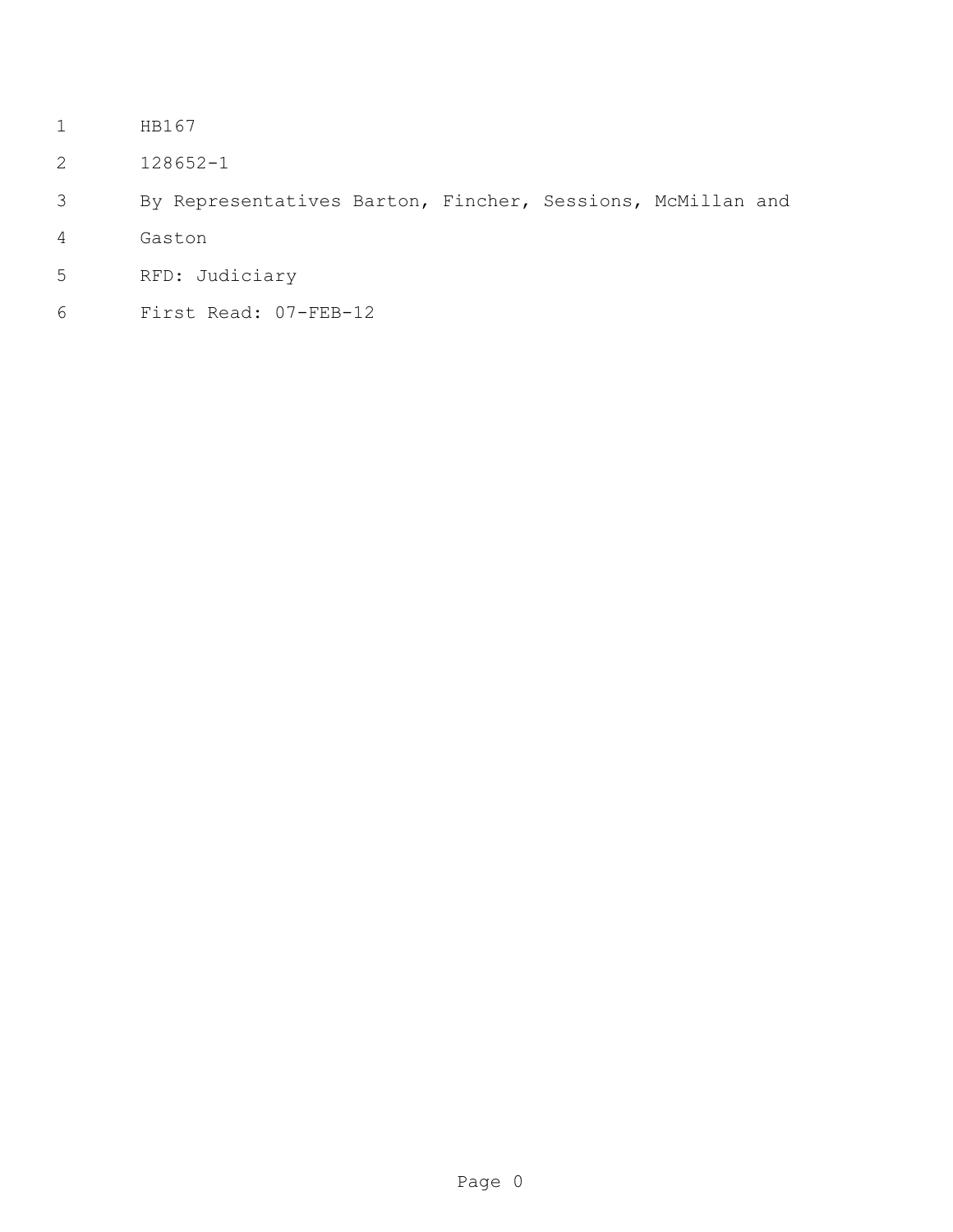| $\mathbf 1$  | 128652-1:n:04/05/2011:FC/11 LRS2011-2024                       |
|--------------|----------------------------------------------------------------|
| $\mathbf{2}$ |                                                                |
| 3            |                                                                |
| 4            |                                                                |
| 5            |                                                                |
| 6            |                                                                |
| 7            |                                                                |
| 8            | SYNOPSIS:<br>This bill would limit the liability of a bar      |
| 9            | pilot providing pilot service to a vessel to \$5,000           |
| 10           | unless the damage or loss was caused by a willful,             |
| 11           | intentional, or reckless act of the pilot.                     |
| 12           |                                                                |
| 13           | A BILL                                                         |
| 14           | TO BE ENTITLED                                                 |
| 15           | AN ACT                                                         |
| 16           |                                                                |
| 17           | To amend Section 33-4-40, Code of Alabama 1975,                |
| 18           | relating to the bond of bar pilots piloting vessels; to        |
| 19           | provide certain limitations on the liability of bar pilots     |
| 20           | unless the action is willful, intentional, or reckless.        |
| 21           | BE IT ENACTED BY THE LEGISLATURE OF ALABAMA:                   |
| 22           | Section 1. Section 33-4-40, Code of Alabama 1975, is           |
| 23           | amended to read as follows:                                    |
| 24           | $\sqrt{533-4-40}$ .                                            |
| 25           | "(a) The commissioners must preserve on file all               |
| 26           | bonds and affidavits taken from pilots, and may, whenever they |
| 27           | consider it necessary, require a new bond to be executed. The  |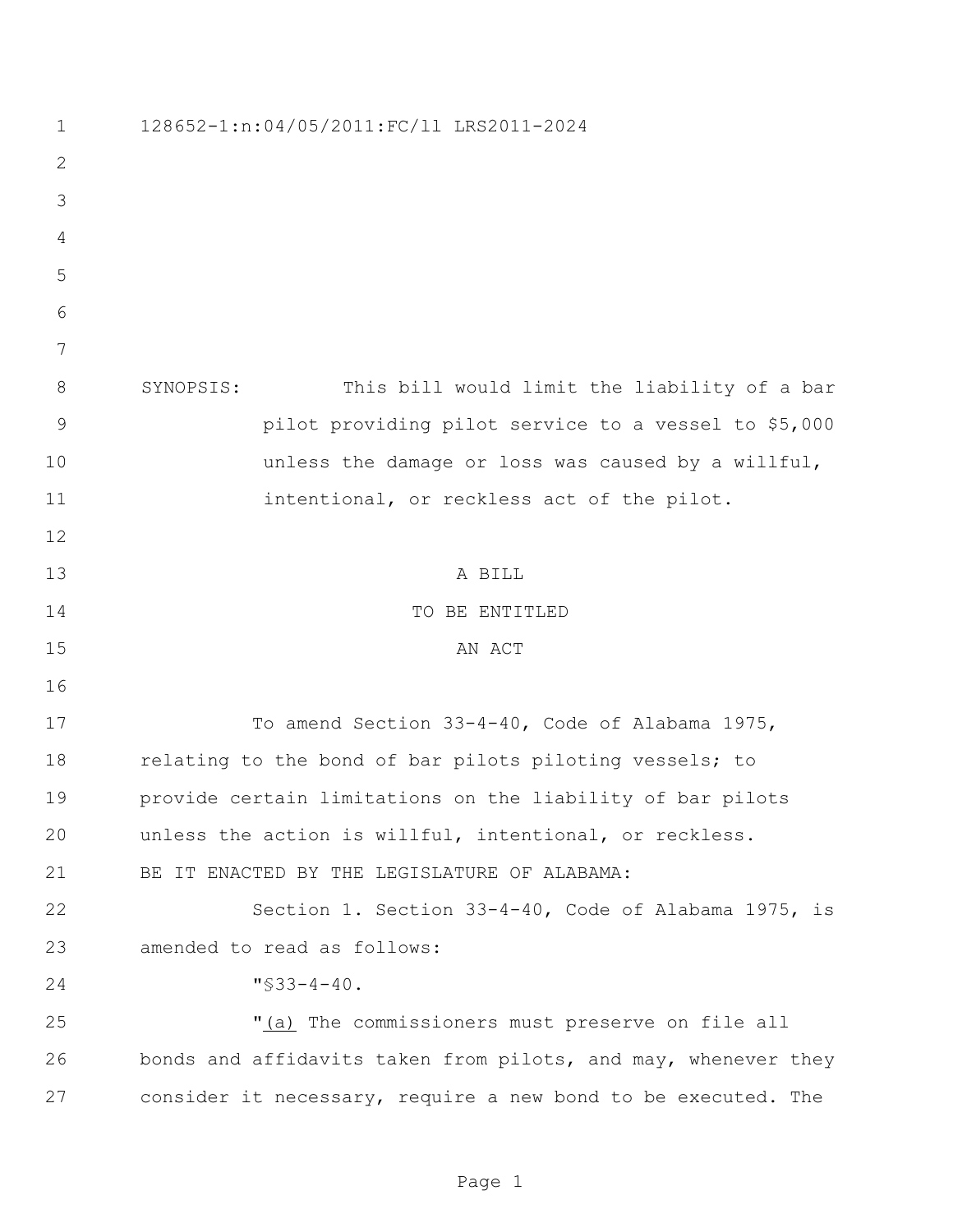| $\mathbf 1$ | pilot's bond stands as security for any injury caused by the   |
|-------------|----------------------------------------------------------------|
| 2           | negligence or want of skill of the pilot, and action may be    |
| 3           | brought thereon in the name of any person aggrieved.           |
| 4           | "(b) A pilot providing pilot services to a vessel is           |
| 5           | not liable for more than five thousand dollars (\$5,000) for   |
| 6           | damage or loss to any person or property caused by the pilot's |
| 7           | error, omission, fault, or neglect in the performance of the   |
| 8           | pilot services, unless one of the following applies:           |
| 9           | "(1) The damage or loss was caused because of the              |
| 10          | willful, intentional, or reckless misconduct of the pilot.     |
| 11          | "(2) Liability exists for exemplary or punitive                |
| 12          | damages for willful, intentional, or reckless misconduct for   |
| 13          | which no other person is jointly or severally liable.          |
| 14          | "(c) This section does not exempt a vessel; its                |
| 15          | crew; or its owner, charterer, or operator from liability for  |
| 16          | damage or loss caused to any person or property by the vessel  |
| 17          | on either of the following grounds:                            |
| 18          | "(1) That the vessel was piloted by a pilot.                   |
| 19          | "(2) That the damage or loss was caused by the                 |
| 20          | error, omission, fault, or neglect of a pilot.                 |
| 21          | In an action brought against a pilot for an act<br>" $(d)$     |
| 22          | or omission for which liability is limited as provided by this |
| 23          | section and in which other claims are made or anticipated with |
| 24          | respect to the same act or omission, the court shall dismiss   |
| 25          | the proceedings as to the pilot to the extent the pleadings    |
| 26          | allege liability of the pilot that exceeds five thousand       |
| 27          | dollars (\$5,000)."                                            |